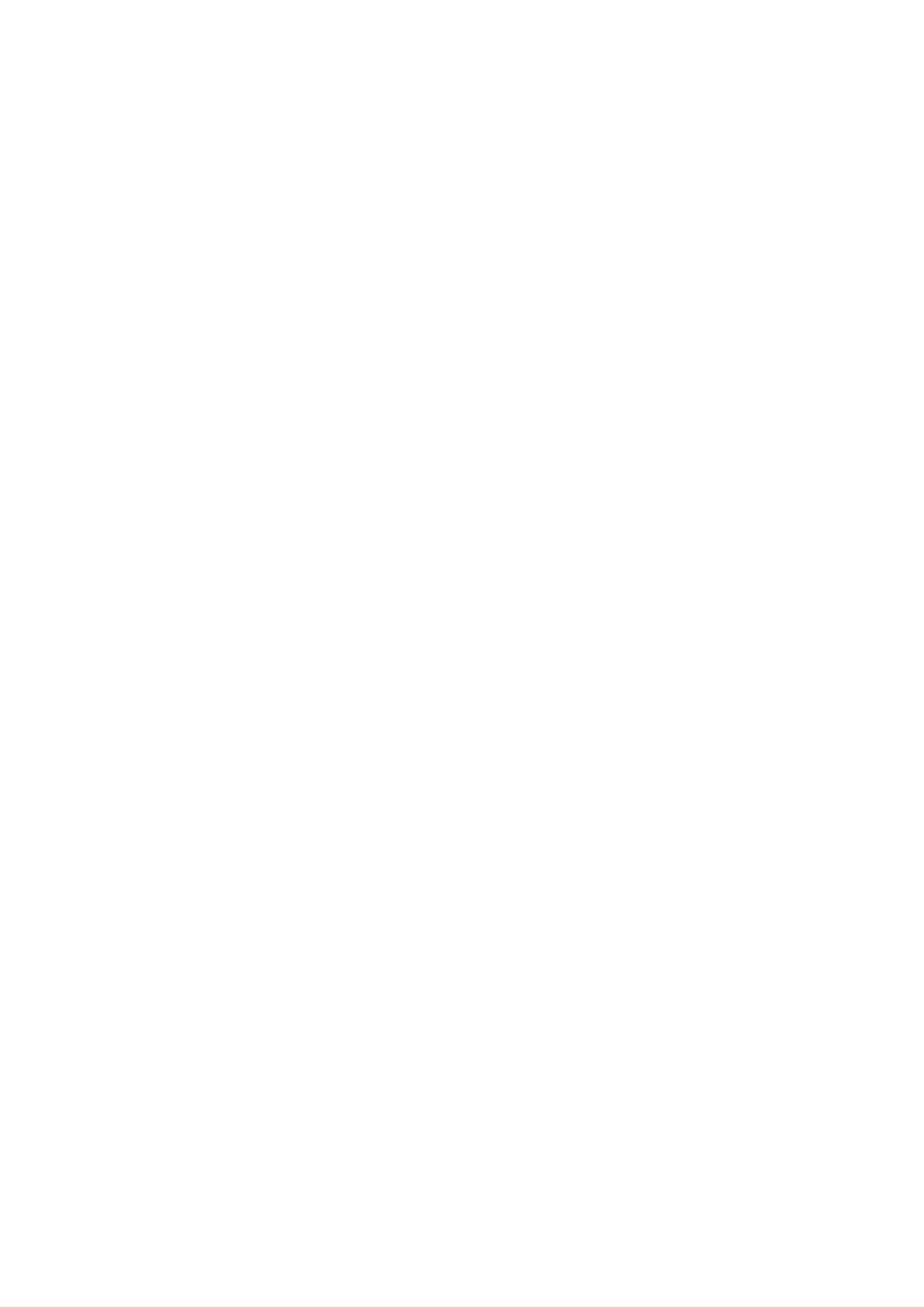# Problem 1: Short Questions 34 points

Answer the following questions. Explain your answers!

(a) (5 points) Is  $(\log n)!$  in  $\Omega(n^2)$ ?

(b) (5 points) Describe how to use a priority queue for sorting n numbers! Why does this imply that for each (comparison-based) priority queue implementation, at least one of the two operations "insert" and "delete-min" has cost  $\Omega(\log n)$ ?

(c) (3 points) What does it mean that some data structure operation has amortized cost  $a(n)$ ?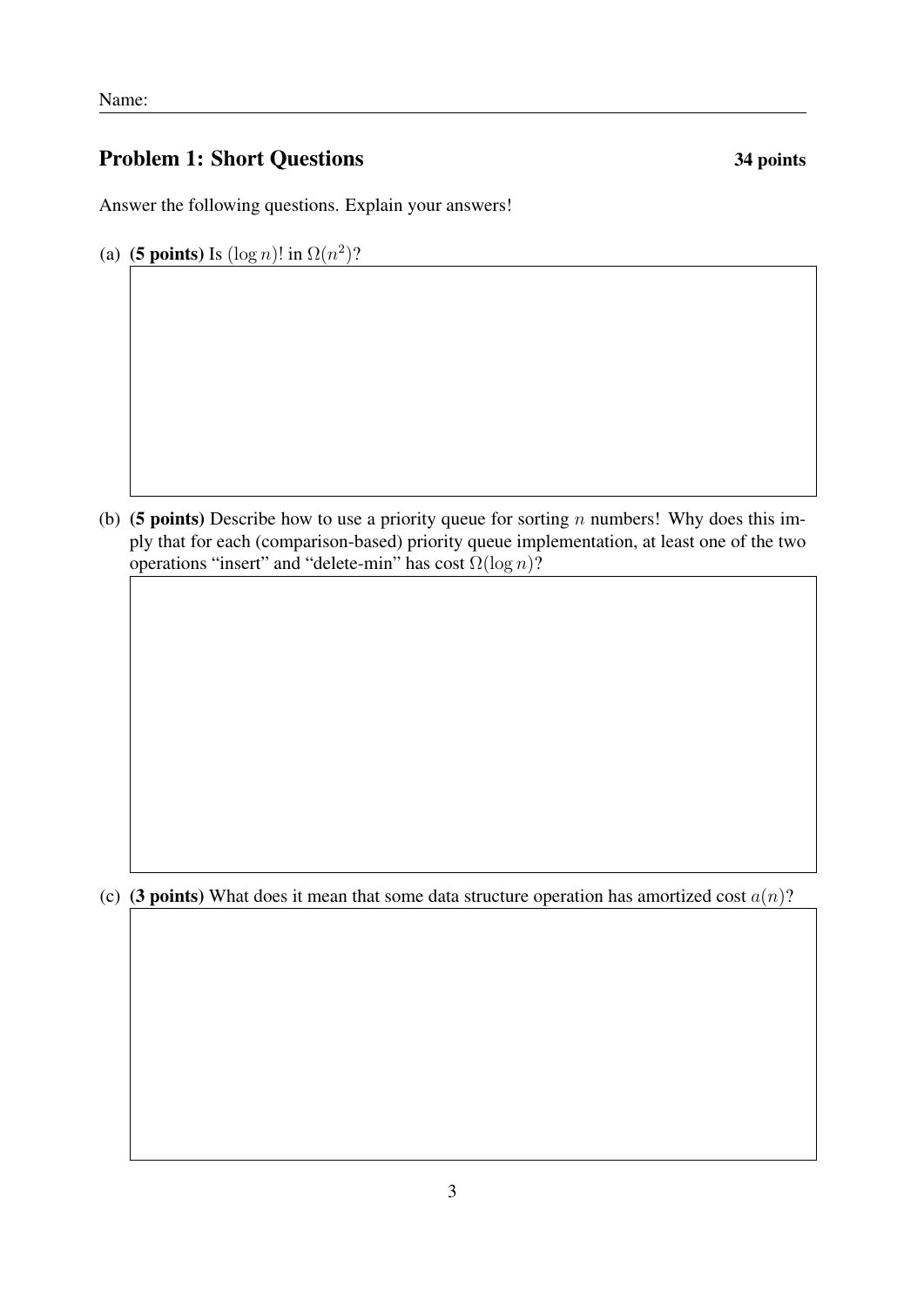(d) (4 points) Does Prim's MST algorithm work if the input graph can have positive and negative edge weights?

(e) (4 points) What is the discrete Fourier transform of a vector  $(a_0, a_2, \ldots, a_{n-1})$ ? (definition suffices)

(f) (6 points) What is the asymptotic time complexity of an algorithm with recursion formula  $T(1) = 1, T(n) = 4T(n/2) + n?$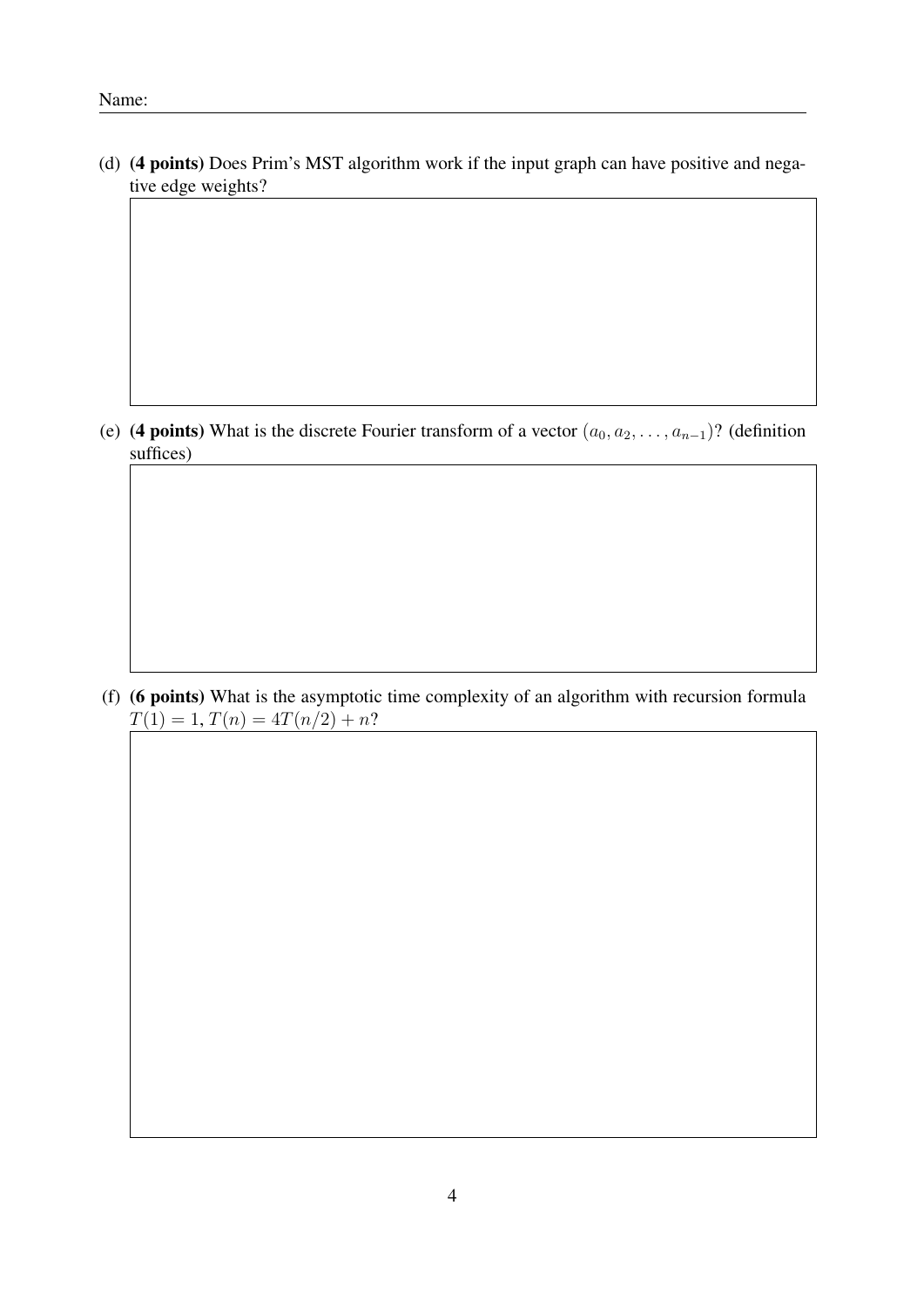(g) (7 points) By what factor can the total weight of a shortest path tree and a minimum spanning tree differ? Try to give asymptotically tight bounds! Thus, show that for some  $\alpha(n)$  and every shortest path tree T,  $weight(T) \in O(\alpha(n))$ . weight(MST)), and give a shortest path tree T for which weight(T)  $\in \Omega(\alpha(n) \cdot weight(MST))$ .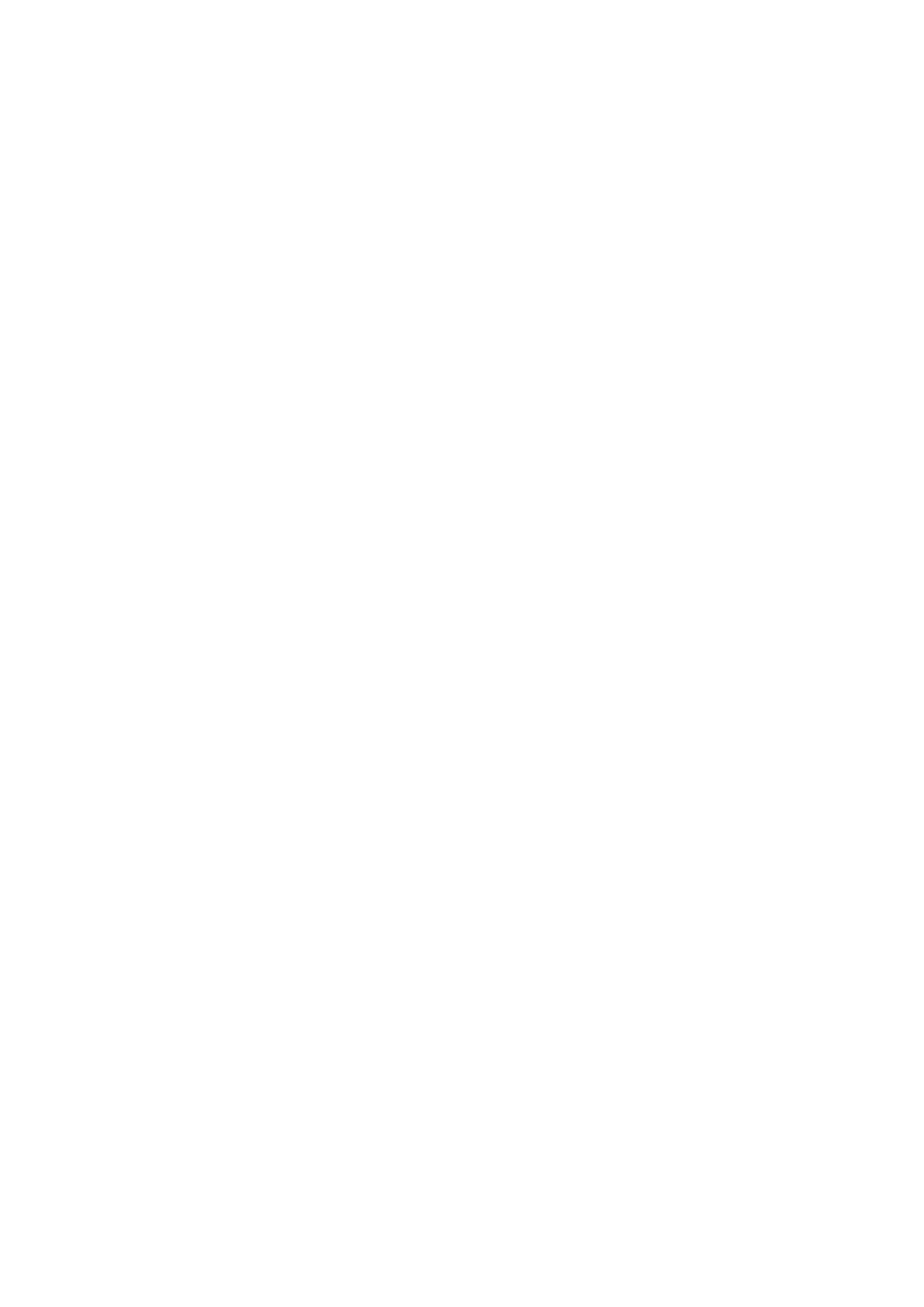# Problem 2: Priority Queues 18 points

- a) (10 points) Describe and compare the properties of binomial heaps and Fibonacci heaps! What can you say about the structure of binomial heaps and Fibonacci heaps? What do they have in common and in what way do they differ? Also compare binomial heaps and Fibonacci heaps in terms of running times! Can you think of scenarios in which it is better to use a binomial heap and scenarios in which it is better to use a Fibonacci heap?
- b) (8 points) Perform the following sequence of operations on an initially empty binomial heap! Draw the state of the binomial heap after each of the operations!
	- 1. insert(10)
	- 2. insert(3)
	- 3. insert(5)
	- 4. insert(2)
	- 5. insert(7)
	- 6. decrease-key(10,1)
	- 7. insert(4)
	- 8. delete-min()
	- 9. delete-min()
	- 10. delete-min()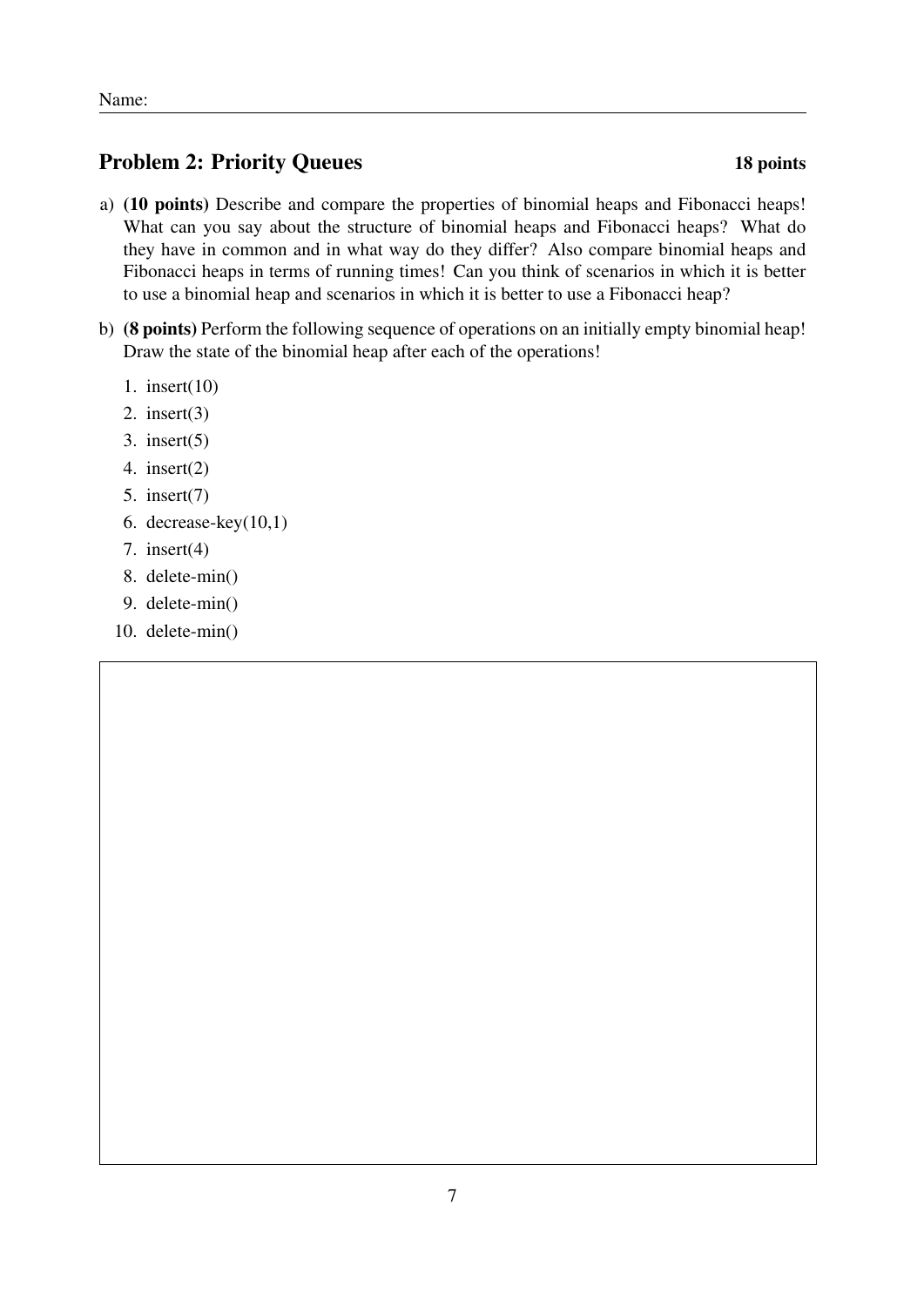Name: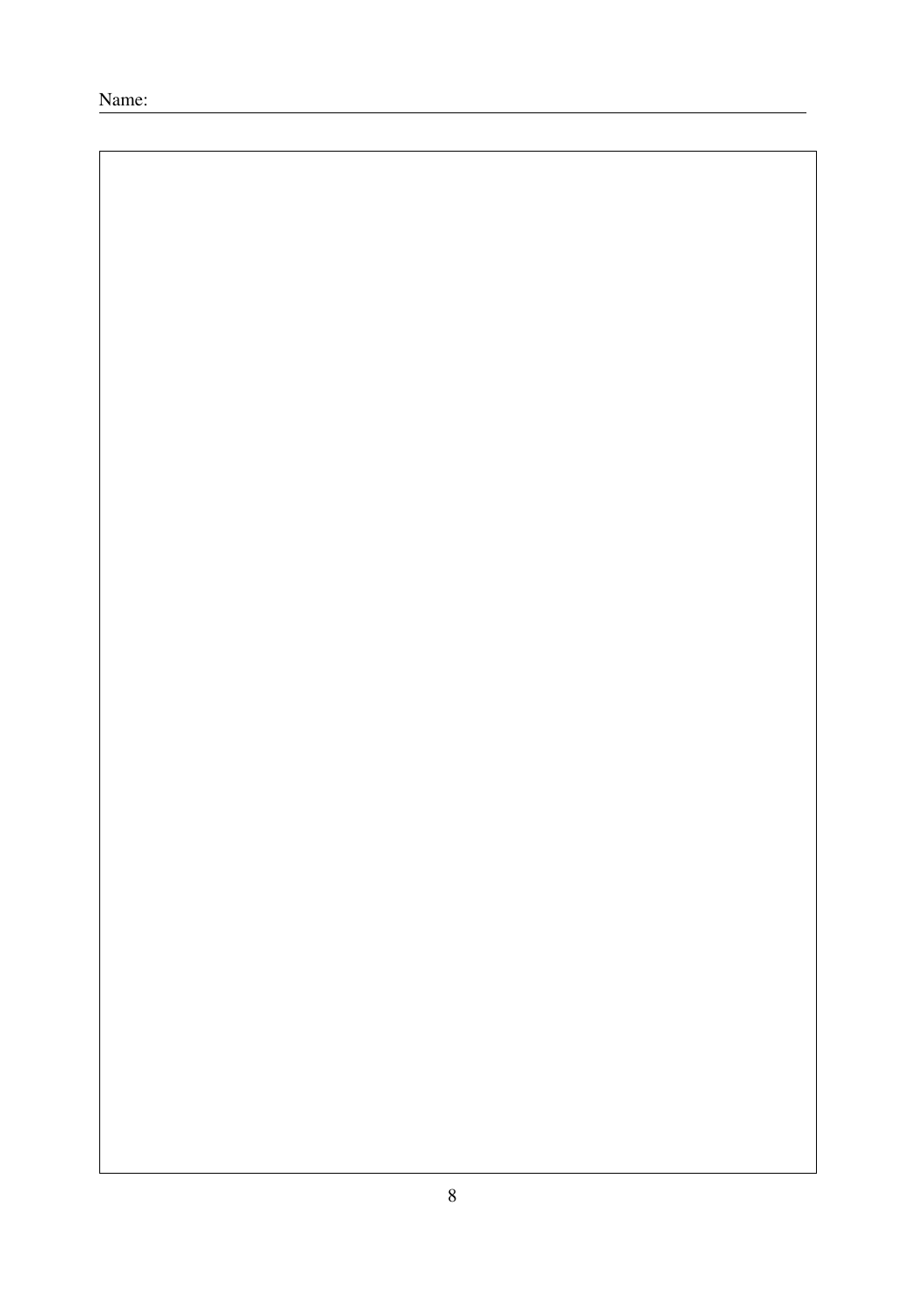# Problem 3: Dynamic Programming 23 points

- (a) (6 points) Briefly describe what dynamic programming is and how it works (try to use not more than 3-4 sentences)! What are the types of problems to which dynamic programming can be applied?
- (b) (6 points) Consider a sequence  $A = a_1, a_2, \ldots, a_n$  of characters. A sub-sequence S of A is a sequence that can be obtained by deleting some characters in  $A$ . Hence, for example,  $A, R, E, W, A, A$  is a sub-sequence of  $B, A, A, R, E, Z, W, A, B, A$ . Given two sequences A of length n and B of length m, describe an  $O(m \cdot n)$  time algorithm to compute the length of a longest common sub-sequence of  $A$  and  $B!$
- (c) (8 points) Use your algorithm to compute the length of a longest common sub-sequence of the sequences  $A, E, A, A, G, S, S, T$  and  $B, A, E, B, S, A, G, T$  (give all the intermediate results of the algorithm)!
- (d) (3 points) How do you have to change your algorithm to also return a longest common sub-sequence (and not just its length)?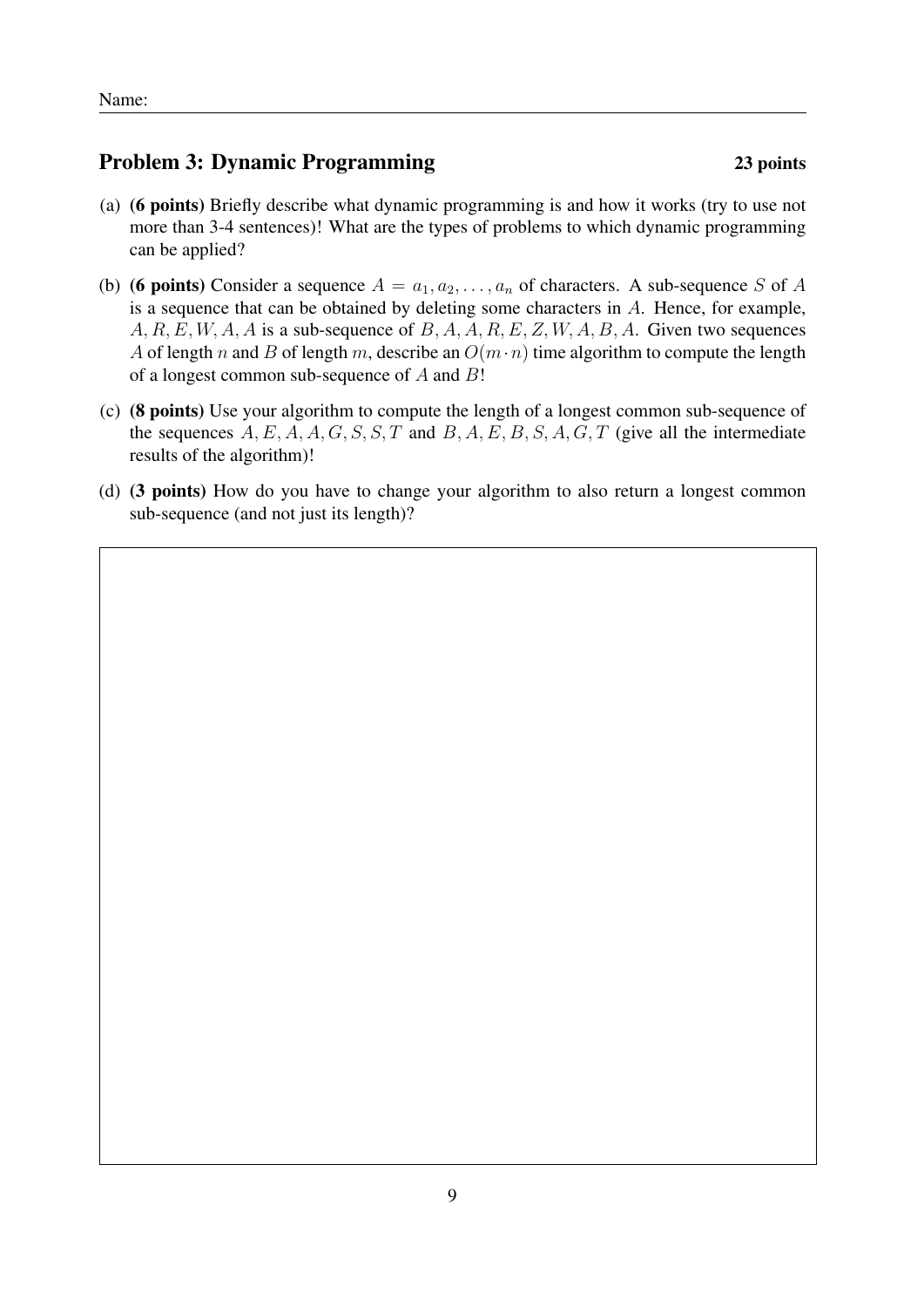Name: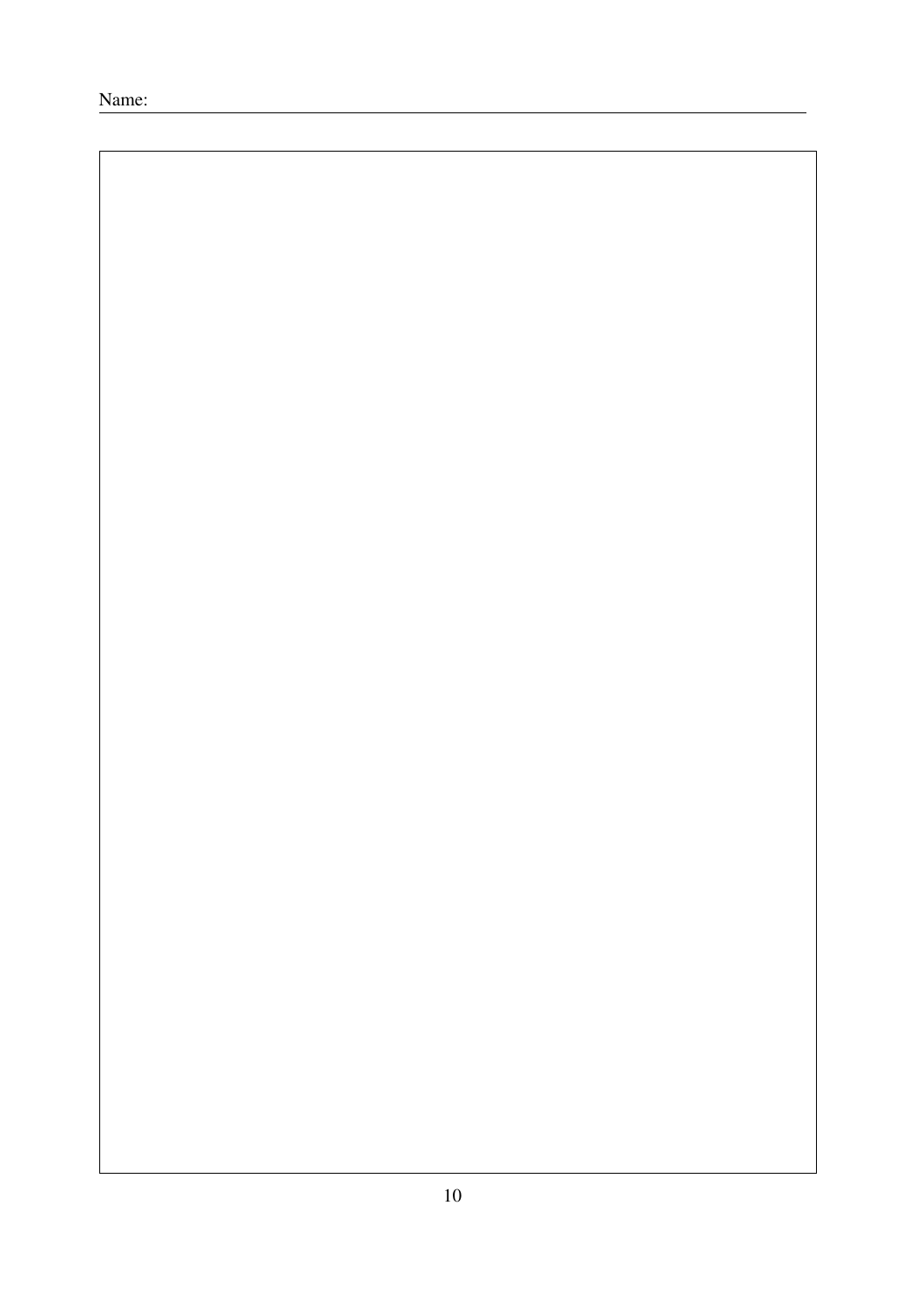## Problem 4: Distribution of Sum 15 points

Let A and B be two sets of integers between 0 and n, i.e.,  $A, B \subseteq \{0, \ldots, n\}$ . We define two random variables  $X$  and  $Y$ , where  $X$  is obtained by choosing a number uniformly at random from  $A$  and  $Y$  is obtained by choosing a number uniformly at random from  $B$ . We further define the random variable  $Z = X + Y$ . Note that the random variable Z can take values from the range  $\{0, \ldots, 2n\}$ .

- (a) (6 points) Give a simple  $O(n^2)$  algorithm to compute the distribution of Z. Hence, the algorithm should compute the probability  $Pr(Z = z)$  for all  $z \in \{0, ..., 2n\}$ .
- (b) (9 points) Can you get a more efficient algorithm to compute the distribution of  $Z$ ? You can use algorithms discussed in the lecture as a black box. What is the time complexity of your algorithm?

**Hint:** Try to represent  $A$  and  $B$  using polynomials.